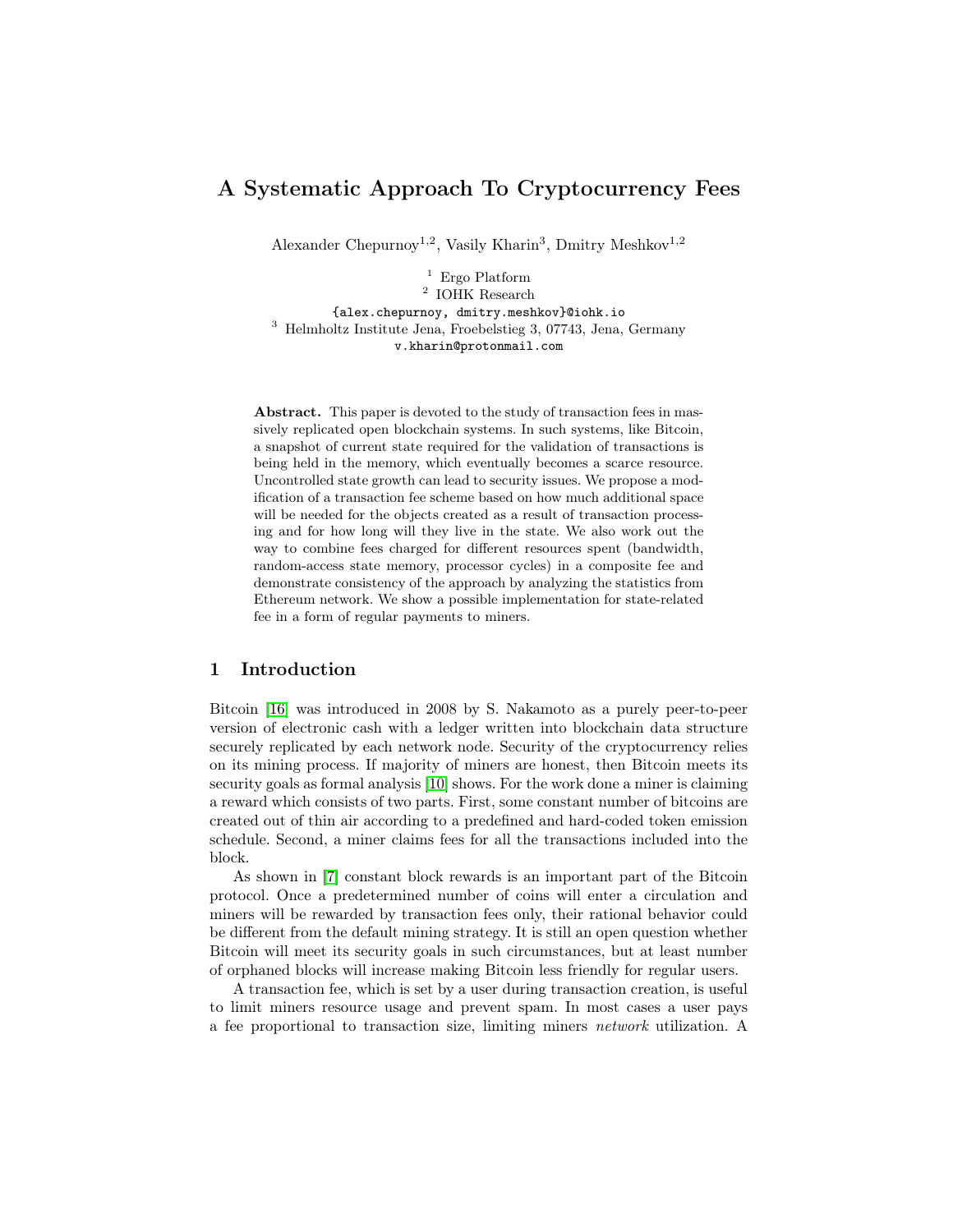rational miner does not include all the valid transactions into blocks as, due to the increased chances of orphaning a block, the cost of adding transactions to a block could not be ignored [\[3,](#page-10-0)[18\]](#page-11-3). As shown in [\[18\]](#page-11-3), even in the absence of block size limit Bitcoin fee market is healthy and the miner's surplus is maximized at a finite size of a block. Thus miners are incentivized to produce blocks of a limited size, so only transactions providing enough value to a miner will be included in a block. The paper [\[18\]](#page-11-3) provides a procedure to estimate transaction fee based on block propagation time.

Besides network utilization, transaction processing requires a miner to spend some *computational* resources. In Bitcoin the transactional language [\[4\]](#page-10-1) is very limited, and a number of CPU cycles needed to process a transaction is strictly bounded, and corresponding computational costs are not included in the fee. In contrast, in cryptocurrencies supporting smart contract languages, such as Solidity [\[1\]](#page-10-2) and Michelson [\[13\]](#page-11-4), transaction processing may require a lot of computations, and corresponding costs are included in transaction fee. Analysis of this fee component is done for concrete systems in [\[8](#page-11-5)[,14\]](#page-11-6), and is out of scope of this paper.

In this work we address a problem of miners storage resources utilization. A regular transaction in Bitcoin fully spends outputs from previous transactions, and also creates new outputs of user-defined values and protecting scripts. A node checks a transaction in Bitcoin by using a set of unspent outputs (UTXO). In other cryptocurrencies a representation of a state needed to validate and process an arbitrary transaction could be different (for example, in Ethereum [\[22\]](#page-11-7) such structure is called the *world state* and fixed by the protocol). To process a transaction quickly, the state (or most accessed part of it) should reside in expensive random-access memory (RAM). Once it becomes too big to fit into RAM an attacker can perform denial-of-service attacks against cryptocurrency nodes. For example, during attacks on Ethereum in Autumn, 2016, an attacker added about 18 million accounts to the state (whose size was less than 1 million accounts before the attack) and then performed successful denial-of-service attacks against the nodes [\[20\]](#page-11-8). Similarly, in 2013 a denial-of-service attack against serialized transactions residing in a secondary storage (HDD or SSD) was discovered in Bitcoin [\[19\]](#page-11-9).

In all the cryptocurrencies we are aware of, an element of the state once created lives possibly forever without paying anything for that. This leads to perpetually increasing state (e.g. the Bitcoin UTXO size [\[6\]](#page-10-3)). Moreover, state may grow fast during spam attacks, for example, 15 million outputs were quickly put into the UTXO set during spam attacks against Bitcoin in July, 2015 [\[5\]](#page-10-4), and most of these outputs are not spent yet. The paper [\[17\]](#page-11-10) is proposing a technical solution for non-mining nodes where only miners hold the full state (assuming that they can invest money in random-access memory of sufficiently large capacity), while other nodes are checking proofs of state transformations generated by miners, and a size of a proof (in average and also in a worst case) is about  $log(|s|)$ , where |s| is a state size. Nevertheless, big state could lead to centralization of mining or SPV mining [\[2\]](#page-10-5), and these concerns should be addressed.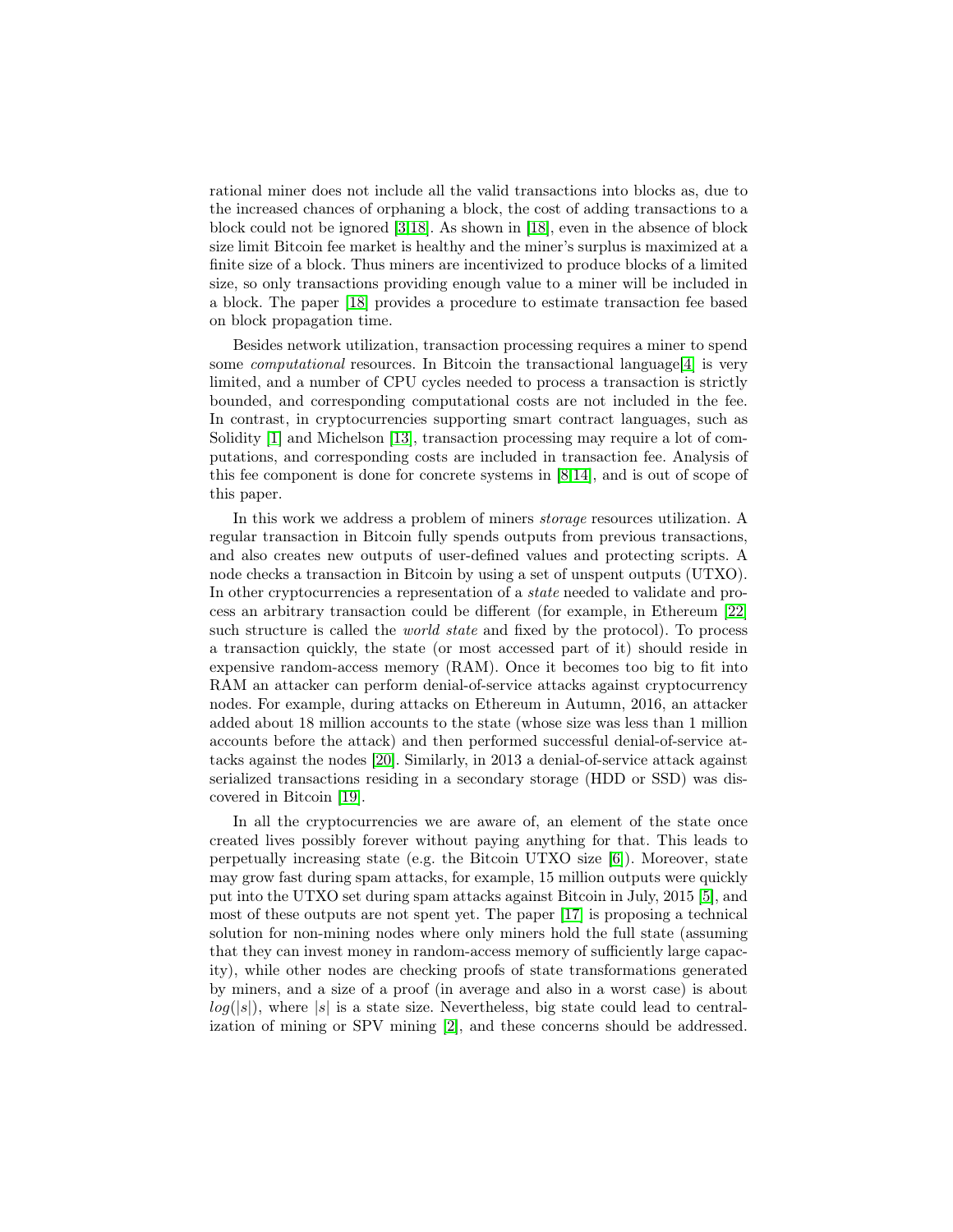The question of internalizing the costs of state load was raised in [\[15\]](#page-11-11), but to the best of our knowledge there has not been any practical solution proposed yet. Also, there is an increasing demand to use a blockchain as a data provider, and permanently storing objects in the state without a cleaning procedure in such a case is not a viable option.

### 1.1 Our contribution

In this paper we propose an economic solution to the problem of unreasonable state growth (such as spam attacks, or objects not being used anymore but still living in the validation state). The solution is a new mandatory fee component. A user should pay a fee based on both the additional space needed to store objects created by a transaction, and also for lifetime of the new bytes. This model is typical for cloud storage services where users pay for gigabytes of data per month.

We also consider an approach to combine fees charged for different resources consumed by a transaction: bandwidth, random-access memory to hold state, and processor cycles to process computations prescribed by the transaction. We propose to charge only for a resource which is consumed most of all, so we can talk about storage-oriented, network-oriented or computation-oriented transactions. We provide an evaluation of Ethereum usage data which shows that it is possible for this cryptocurrency to determine transaction type.

We propose a convenient way to charge for state memory consumption (considering output lifetime also). Our approach is convenient for users who do not know for how long they would like to store their outputs in the system. The approach is called "scheduled payments", as we propose to charge periodically for the bytes of memory consumed.

### 1.2 Structure of the paper

The paper is organized as follows. We put assumptions behind our model and its analysis into Section [2.](#page-2-0) Then we provide an algorithm for a composite fee assignment in Section [3.](#page-3-0) We propose a possible approach to charge for state memory consumption in Section [4.](#page-7-0) We show results of Ethereum data evaluation in Section [5.](#page-8-0) We conclude with Section [6.](#page-10-6)

## <span id="page-2-0"></span>2 Preliminaries

We shape our model with the following assumptions:

– without loss of generality, we assume throughout the paper that a transaction creates new objects called outputs and spends outputs from previous transactions. Thus the state needed for transaction validation is about a set of outputs yet unspent. The size of the state then is the sum of sizes of all the unspent outputs.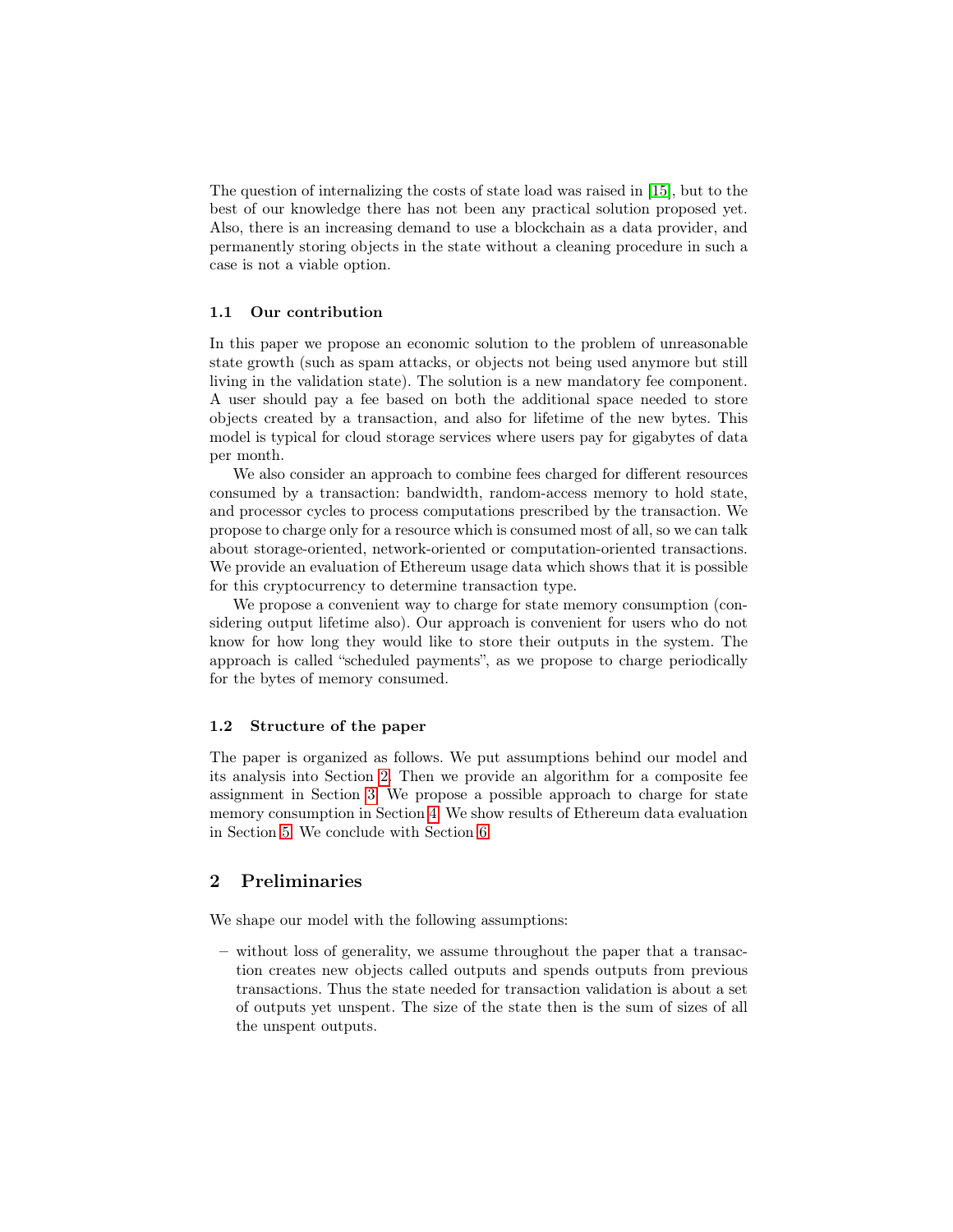- we assume that a transaction does not change size of the state significantly
- for an implementation, we assume that it is always profitable for a miner to collect fees from unspent outputs.
- we are considering minimal mandatory fees in the paper. All the nodes are checking that a fee paid by a transaction is not less than a minimum and rejecting the whole block if it contains a transaction violating fee rules. Thus a fee regime is considered as a part of consensus protocol in our work. A user can pay more than the minimum to have a higher priority for a transaction of interest to be included into a block.

## <span id="page-3-0"></span>3 An algorithm for the fee assignment

As mentioned in the introduction, we develop a fee regime with two goals in mind, namely incentivization of miners and spam prevention. In this chapter we reason about the guiding principles for the fee assignment and end up with an example of a practical fee assignment rule.

The evolution of blockchain networks has demonstrated the main resources being used. First and the most important so far, the memory of network nodes is limited resource. Blocks in the blockchain after processing are stored in a secondary storage, where a cost of a storage unit is low. In contrast, to validate a transaction, some state is needed (for example, unspent outputs set in Bitcoin is used to validate a transaction), and this state should reside in expensive randomaccess memory.

Second, it is obvious, especially with the development of smart contracts, that a cost to process a transaction can be more than just a storage cost: transactions can contain relatively complicated scripts which are meant to be executed by all the nodes in the network. The most famous example is the Ethereum network implementing the concept of a "world computer" [\[22\]](#page-11-7).

Third, there is the network load created by every transaction. If an output is created in one block and spent right in the next one, it provides almost zero overhead in terms of validation state size, but creates the network load needed for synchronization.

A transaction fee should incorporate all the three components stated above. As shown in [\[8\]](#page-11-5), assigning the fee to the storage as if it was execution of some code can lead to significant disbalance for rich enough scripting language (for example, for the data being written with an opcode other than conventional storage one). Thus, we propose to charge for a component which demands more resources. That is, storage-oriented transactions should be charged for state memory consumption, the computation-oriented transactions should be charged for script execution, and all the others by the network load. This can be formalized as follows:

<span id="page-3-1"></span>
$$
Fee(tx) = \max \left( \alpha \cdot N_b(tx), \beta \cdot N_c(tx), S(state) \cdot \sum_i (B_i \cdot L_i) \right). \tag{1}
$$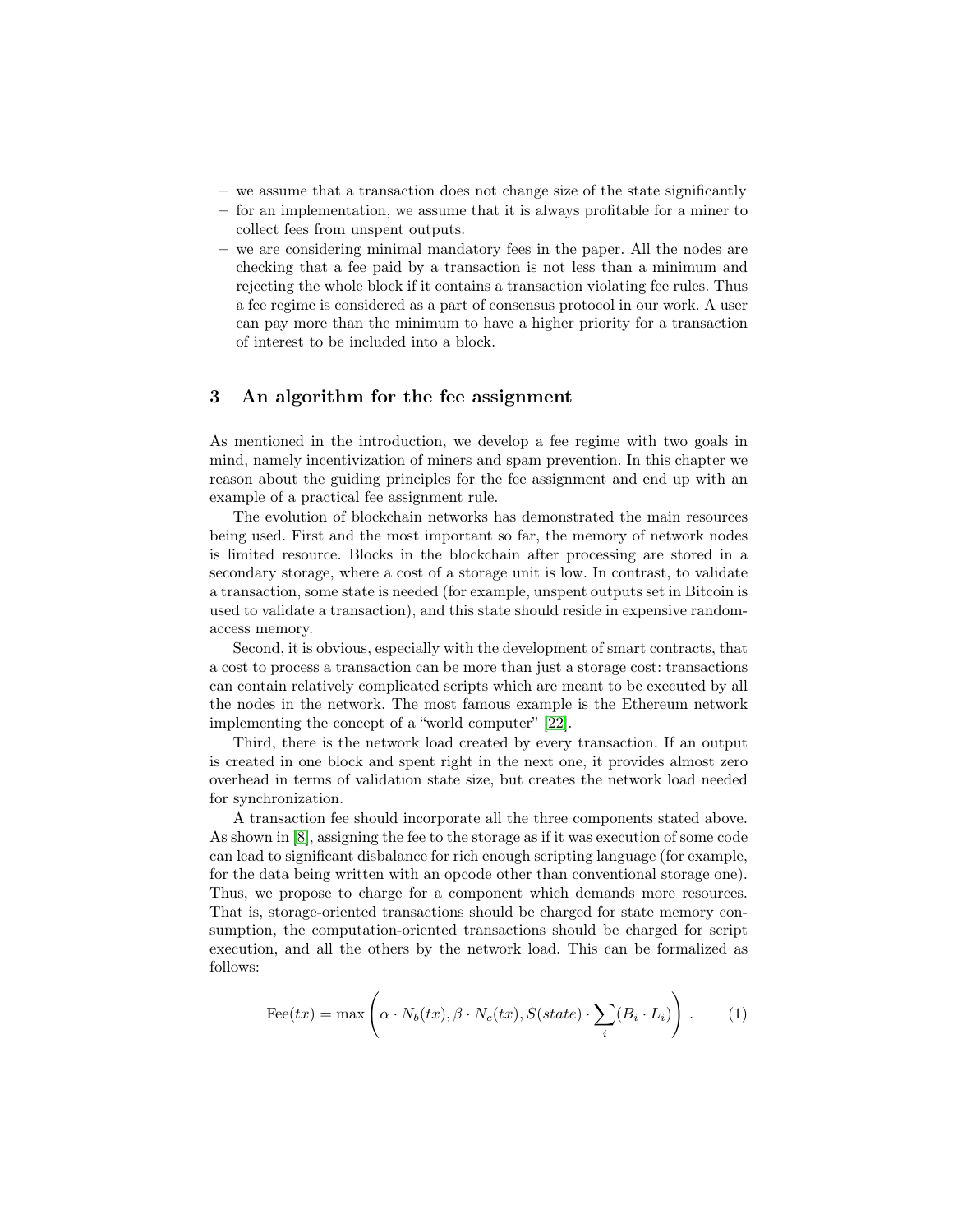Here  $\alpha$  and  $\beta$  are the pricing coefficients,  $N_b(tx)$  is transaction size which defines the network load,  $N_c(tx)$  is the estimation of the computational cost of transaction, S(state) is the cost of the storing one byte in the state for the unit of time (a block),  $L_i$  is the time for which the output i is being stored in the state, and  $B_i$  is its size in bytes.

Since the time for the data to reside in the state is usually unknown, the third argument of  $max()$  in Eq. [\(1\)](#page-3-1) cannot be deduced directly at transaction submission time. For this purpose we introduce a proposal for scheduled payments later in Section [4.](#page-7-0) The third argument in Eq. [\(1\)](#page-3-1) becomes dominant with time. Starting at a moment  $sT$  since transaction when it happens, the fee is increasing at a constant rate (see Fig. [1a\)](#page-4-0). The possible implementation of this algorithm is described in Section [4.](#page-7-0)

<span id="page-4-0"></span>

Fig. 1: Fee differentiation by resource consumption

inant fees.

The obvious questions here are as follows. What are guiding principles for choosing  $\alpha$ ,  $\beta$  and  $S(\cdot)$ ? There is also the question of estimating  $N_c(tx)$ , which can be solved only by executing the script for Turing–complete languages. It is known as the worst case execution time problem [\[21\]](#page-11-12). We leave the latter question beyond the scope of the paper, and answer the former one below.

#### 3.1 Choice of the relative values of  $\alpha$ ,  $\beta$ ,  $S(state)$

Assume for now that for every transaction we know for how long its outputs will be stored in the state. We will overcome this difficulty later. Based on Eq. [\(1\)](#page-3-1), we come up with the notion of space of transactions, which is three–dimensional in our case — every transaction is defined by three numbers:  $N_b(tx)$ ,  $N_c(tx)$ ,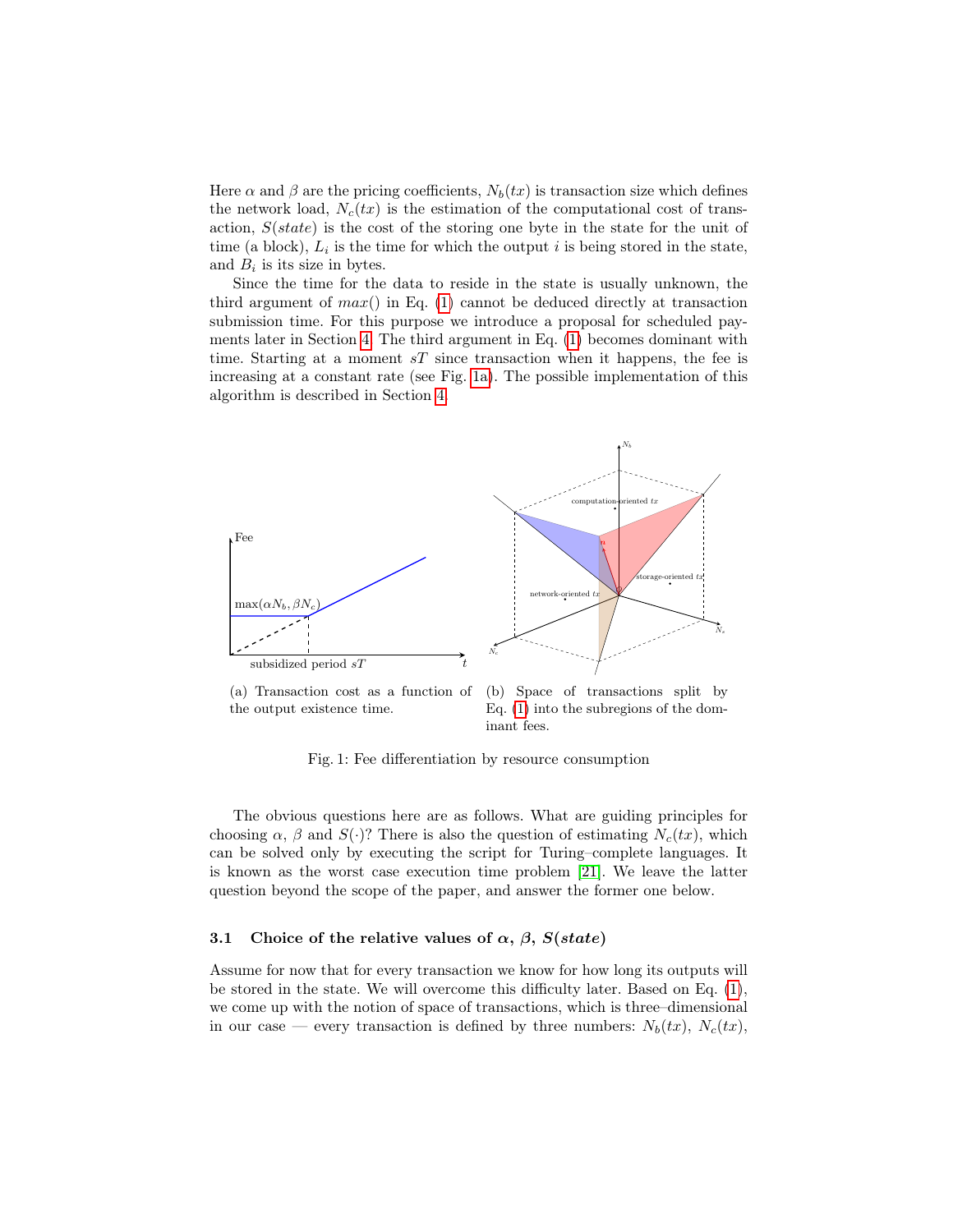$N_s(state, tx) = \sum_i (B_i \cdot L_i)$ . Eq. [\(1\)](#page-3-1) is splitting this space into three regions: network–oriented transactions, space–oriented transactions, and computation– oriented transactions (see Figure [1b\)](#page-4-0). All the splitting is governed by the direction of vector *n* which defines the line  $\alpha N_b = \beta N_c = N_s$ . Varying the coefficients  $\alpha$  and  $\beta$ , one can change the direction of n adjusting the formal fee prescription to the sensible values.

### 3.2 Choice of S(state)

The simplest way of assigning the  $S(state)$  value is by making it constant. However, this does not fully solve the problem of limiting the state size. What is being controlled in this case, that is the rate at which the data is being submitted, but not the state size itself. One could also manually define the maximal size of the state for the network. This solution, in turn, has its own caveats. For example, once the state is kept (almost) full by the participants, it can be (almost) impossible to submit the transaction increasing the state size. The time till it becomes possible is hardly predictable.

Preferable properties of the current state size could be formulated as follows: it should be predictable, stable, and below some externally given value (an upper bound on state size, being unique for the whole network).

Another natural question arising is whether the rigid state size restriction is necessary? It is easy to imagine the situation where the formal possibility of exceeding the state is still present, but hardly ever being used. For example, if one wants to constrain the state size to 10MB, the possible solution is to set normal price for submitting data to store if the state size after submission is below 10MB, but some astronomical price for the luxury of storage above 10MB. So, formally it will be possible, but in fact, hardly ever used, with every usage bringing significant profit to miners. The generalization of this idea is to form the explicit dependence of price on the state load (it will referred to as "pricing curve"). A good pricing curve should provide at least one stable equilibrium of the state size; the minimal dependence on initial conditions (if possible), and high rewards for miners. The latter could serve as good optimization parameter. Extreme cases are zero price with huge data submission and miners get nothing; and infinite price with zero data submission and miners get nothing. As usual, a maximal outcome is in between. The pricing policies described above are two particular cases of pricing curve (see Figure [2\)](#page-6-0). That is, we assume that the price of data storage in the state  $S(state)$  varies with the current state load x.

Note that the pricing curve is defined by a small number of parameters and to be the same for all the network. To impose an upper bound on the state size, one can choose the pricing curve formally going to infinity at some finite state size. The rigid boundary can be provided by divergence higher than  $1/(x_{max} - x)$ . One can also try to estimate the optimal state size for a given differentiable pricing curve. The data submission rate  $N(S(x))$  is fully defined by the current storage price  $S(x)$ . Rewards rate obtained by the miners for stable state size at price S is given by  $y = S \cdot N(S)$ . An example is provided in Figure [3.](#page-7-1) First, it provides a possible method of measuring explicit form of the function  $N(S)$  in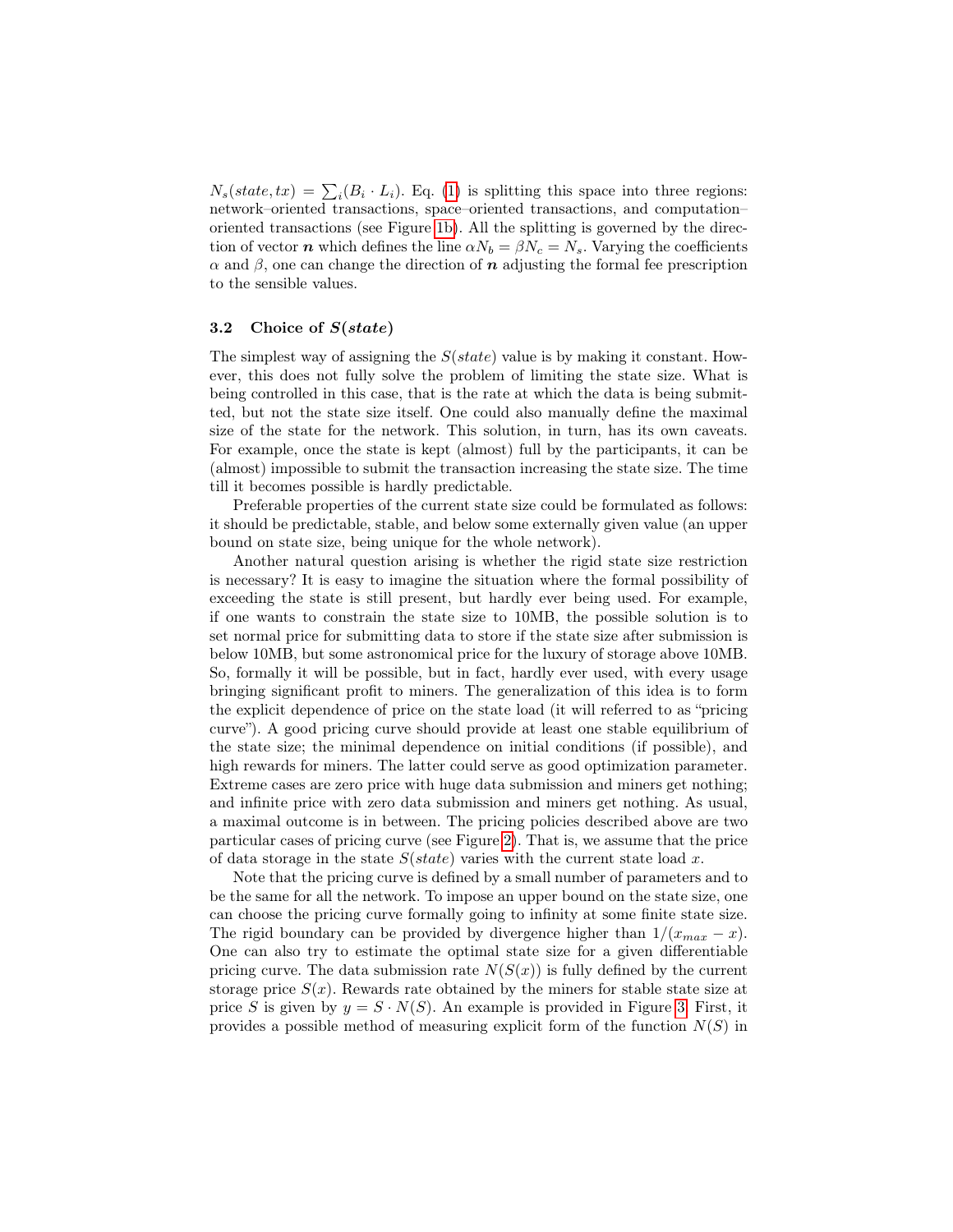<span id="page-6-0"></span>

Fig. 2: Examples of pricing curves: rigid state size restriction (left) and overflow fees (right, see text). The value of 10MB is taken arbitrarily.

the model: one has to set up the price, and observe the static rewards. Second, one may wonder about the price  $S^*$ , optimal for the miners in terms of rewards. Obviously, it satisfies  $N(S^*) + S^* \cdot N'(S^*) = 0$ , where prime is derivative with respect to price. As usual, the optimal price here does not depend on the pricing policy, but rather the implicit property of the network. Having the price varying freely can be considered beneficial both for miners and for network as a whole, since it allows the first ones to optimize signing strategy, and herewith the state size is automatically adjusted to the relatively predictable level  $S^{-1} \cdot S^*$ .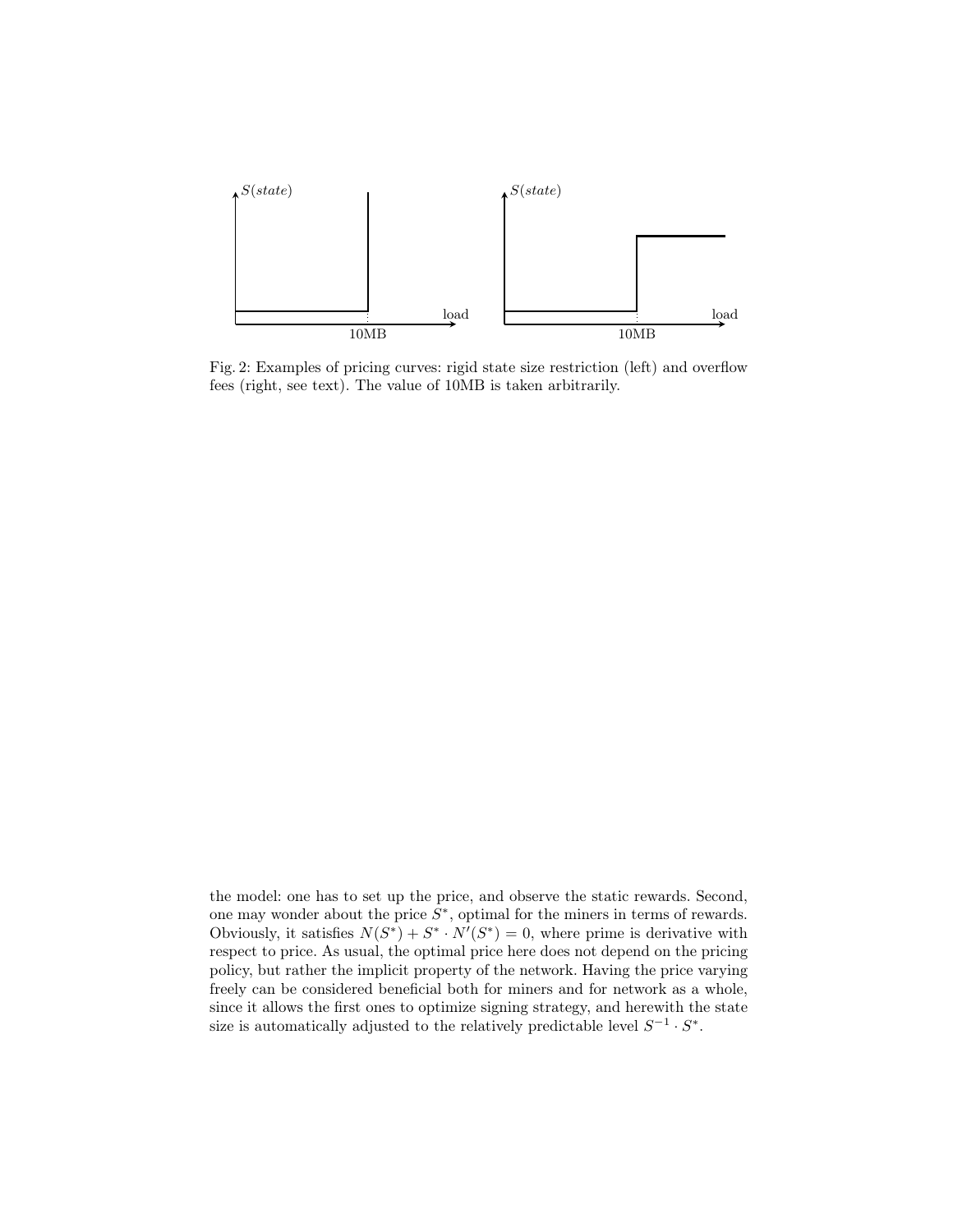<span id="page-7-1"></span>

Fig. 3: Example of the rewards curve.

## <span id="page-7-0"></span>4 Scheduled Payments

In this section we propose a concrete way to charge for state bytes consumed (or released). There are few possible options for that. A user may, for example, specify lifetime for a coin during its creation and pay in advance, this is not very convenient for him though. Another option is to charge when the coin is being spent, or allow to spend a coin (by anyone, presumably, a miner) when its value is overweighted by the state component of the fee. As a drawback, if coin is associated with a big value, it could live for very long time, maybe without a reason.

We propose more convenient method of charging; we name it scheduled payments. In this scheme a user must set special predefined script for a coin (otherwise a transaction and also a block containing it are invalid), which contains a user-specific logic (we call it a regular script) and a spending condition which allows anyone (presumably, a miner) to create a transaction claiming this output, necessarily creating a coin with the same guarding condition and a value not less than original minus the state fee. These two parts (regular script and a fee charging condition) are connected by using the ∨ conjecture. We assume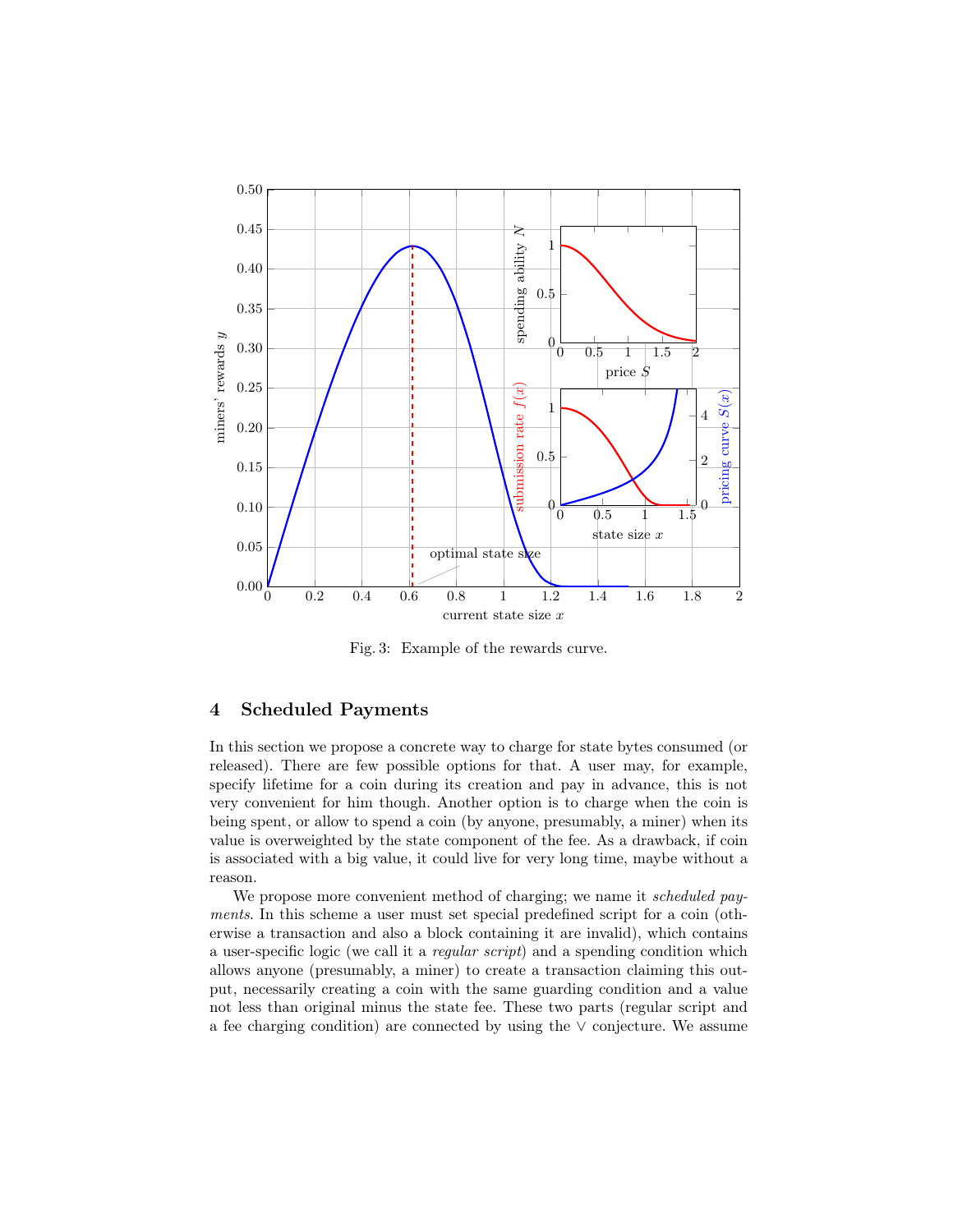that  $\alpha$  and  $\beta$  are fixed. We also assume that subsidized period sT is to be stored along with the coin by each validating node. Then a guarding script for the coin would be like:

(regular\_script)∨  $(height > (out. height + sT) \land (out. value \leq S_c \cdot B \cdot sT)$ tx.has  $output(value = out.value - S_c \cdot B \cdot sT, script = out.script))),$ (2)

where *height* is a height of a block which contains a spending transaction; out.height is a height when the output was created; out.height and out.script contain value and spending script of the output, respectively;  $tx. has$   $output()$ checks whether a spending transaction has an output with conditions given as the predicate arguments, and  $S_c$  is the value of  $S(state)$  when the coin created. As in Section [3,](#page-3-0) constant  $B$  is the output size.

## <span id="page-8-0"></span>5 Evaluation

In this section we experimentally study what could be the real-world ratio between the pricing coefficients  $\alpha, \beta, S(state)$ . To extract the realistic values, and to verify validity of described transaction classification, we use data from the Ethereum network. We consider Ethereum as a good example, since all the three fee components are presented in this cryptocurrency. The network load parameter  $N_b(tx)$  is simply a transaction size; the state load  $\Delta(tx)$  can be deduced from the blockchain by extracting SSTORE and CREATE operations from the transaction  $tx$ <sup>[4](#page-8-1)</sup>. To determine the computational load  $N_c(tx)$ , we count Ethereum gas consumed by transaction processing minus its storage cost and so-called base cost, which is proportional to the transaction size.

The results of processing first  $2\cdot10^6$  blocks in Ethereum network are presented in Figure [4.](#page-9-0) Each point corresponds to a transaction. One can notice that parts of the distribution in Figure [4](#page-9-0) extend along the coordinate axis; these are the transactions which can be unambiguously distinguished by their type of the resource consumption. Their presence confirms our expectations on the nature of resource consumption, and serves as a justification of the proposed classification scheme. The space of transactions is split into three parts by the aforementioned vector n with the endpoint at the first momentum of the transactions with at least 2 non-zero components.

Another parameter of interest is a storage object lifetime. Associate it directly with smart contract data lifetime is weakly relevant to our scheme as the users are not incentivized to remove data from the state earlier rather than later. Thus we consider the delay between the data submission and a first request to be the reliable parameter reflecting the needs of the users. Analysis of Ethereum blockchain shows that in a lot of cases data stored in the world state is touched by other transactions in the same block or few blocks after creation. We filter

<span id="page-8-1"></span><sup>&</sup>lt;sup>4</sup> Information on these operations can be found in the Ethereum Yellow Paper [\[22\]](#page-11-7).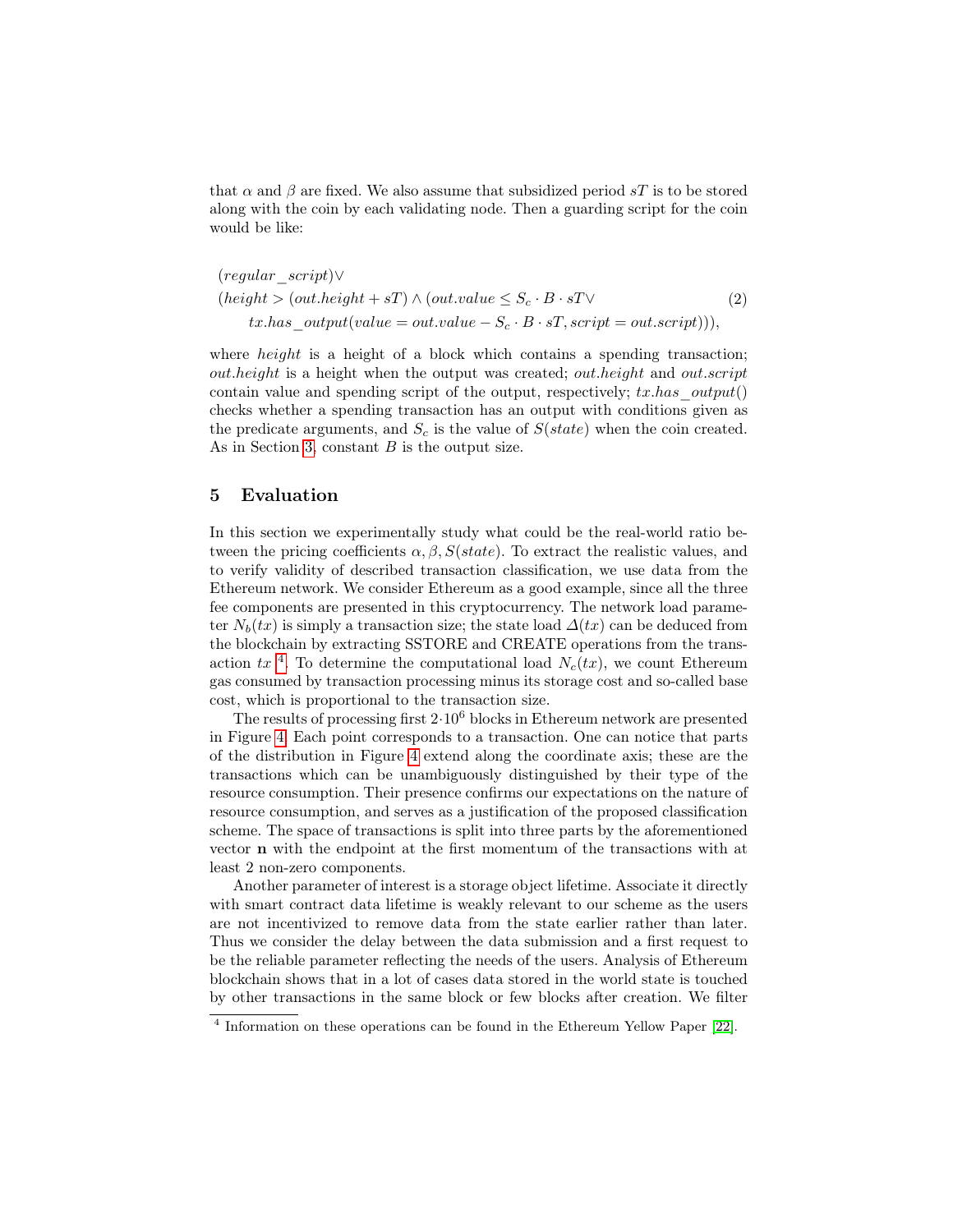<span id="page-9-0"></span>

Fig. 4: Ethereum transactions differentiation by resource consumption

out such cases as they do not show using blockchain as a storage. Excluding such short-lived data from our analysis we estimate that average lifetime of a data object in Ethereum is 23,731 blocks (or about 4 days considering 15 seconds average delay between blocks).

This gives the following estimation on ratios between the pricing coefficients for the expected state size:

$$
\frac{\alpha}{\beta} \approx 7.7 \cdot 10^{-3}
$$
  
\n
$$
\frac{\alpha}{S} \approx 6.7 \cdot 10^{-4},
$$
\n(3)

where  $S$  is the cost of the storage of byte of output in the state for one block, which does not depend on state size in Ethereum. The estimations are quite approximate, while changing them does not affect fees for most of transactions unambiguously attributed by a concrete type of the resource consumption.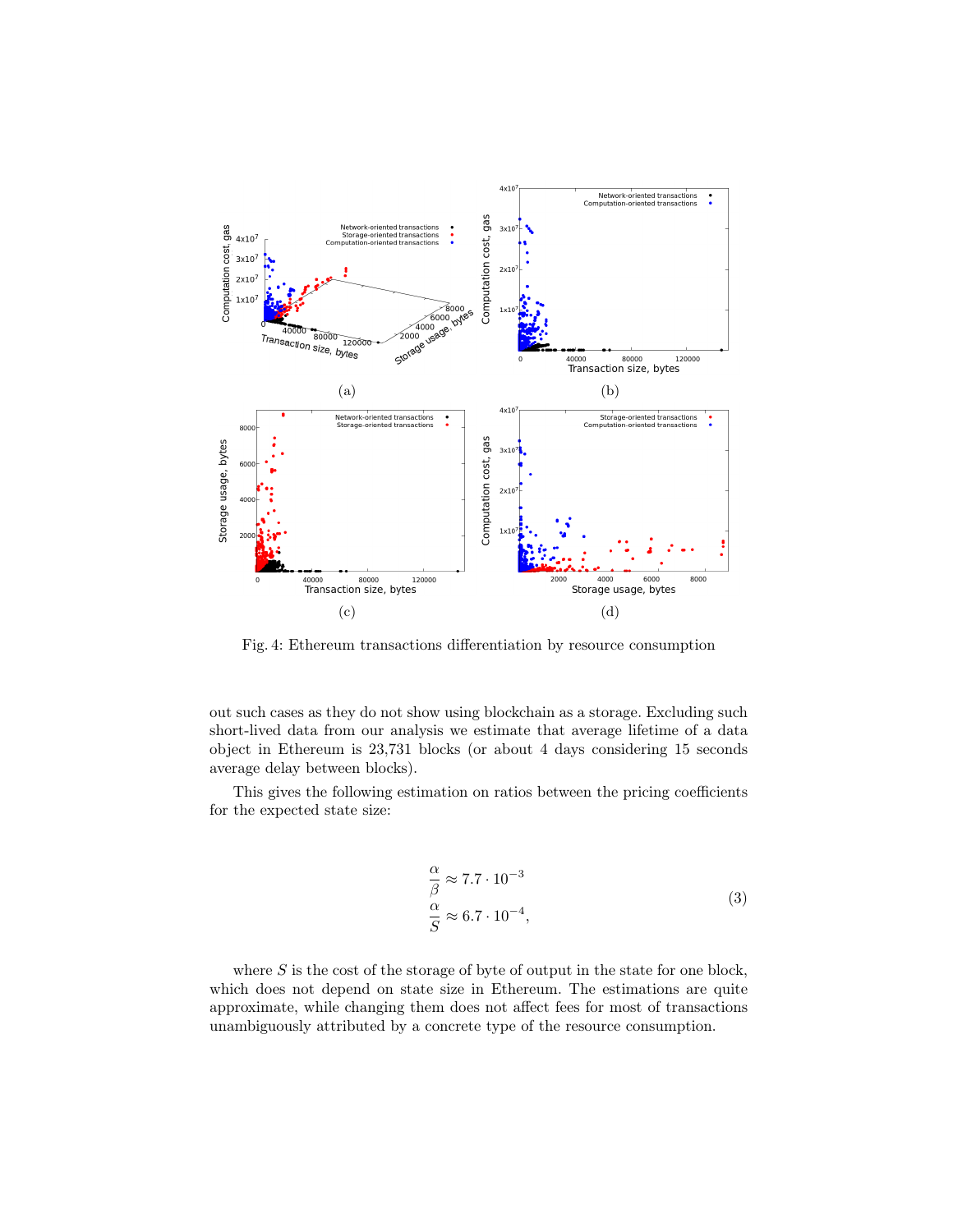### <span id="page-10-6"></span>6 Concluding remarks

Blockchain technology relies on miners, that safeguard the integrity of the blockchain in exchange for a revenue, that usually consist of two parts: block reward and transaction fees. Transaction fees are useful to limit miners resource usage and prevent spam.

While in most of cryptocurrencies a transaction fee is addressed as an atomic concept, in this paper we have shown that it is reasonable to introduce the three components of a fee associated with resources utilized: network, computation or storage. The analysis of Ethereum blockchain shows that transactions in such a three-dimensional space are distributed close to one of the 3 axes, allowing us to unambiguously classify transactions by consumed resource.

Storage part of the fee is already discussed in literature as a necessary tool to limit miners storage consumption [\[15,](#page-11-11)[17\]](#page-11-10). This fee component is required to make the state size more predictable, but its implementation is challenging since transaction lifetime is not known at the time when the transaction is created. In the paper we have described the concrete method to charge for state bytes consumed that can be fully implemented on the script level.

Besides limiting the size of the state, storage fee provides valuable side effects. In particular, it provides a way to return coins with lost keys into circulation. Although necessity of coin recirculation is still an open question, it has been widely discussed in literature (e.g. [\[12,](#page-11-13)[11\]](#page-11-14)) in connection with the prevention of the deflation, which may eventually occur in cryptocurrencies with fixed supply. Enforced coin recirculation has been implemented in some cryptocurrencies [\[9\]](#page-11-15).

Another important side effect of the storage fee is that it provides additional rewards for miners. Even when all coins are emitted and fixed block reward goes to zero, storage fee will provide stable rewards for miners, which do not depend on user transactions included into block. This will make destructive mining strategies described in [\[7\]](#page-11-2) less profitable.

With these factors taken into account, the ready-to-implement system is provided, which is believed to solve the problem of uncontrollable state growth, provide some valuable side effects by the same means, while preserving currently existing methods for transaction fees and code execution costs.

## References

- <span id="page-10-2"></span>1. Solidity language, <https://solidity.readthedocs.io>
- <span id="page-10-5"></span>2. SPV mining, <https://bitcoin.org/en/alert/2015-07-04-spv-mining>
- <span id="page-10-0"></span>3. Andresen, G.: Back-of-the-envelope calculations for marginal cost of transactions (2013), <https://gist.github.com/gavinandresen/5044482>
- <span id="page-10-1"></span>4. Bitcoin Wiki: Bitcoin script, <https://en.bitcoin.it/wiki/Script>
- <span id="page-10-4"></span>5. Bitcoin Wiki: July 2015 flood attack, [https://en.bitcoin.it/wiki/July\\_2015\\_](https://en.bitcoin.it/wiki/July_2015_flood_attack) [flood\\_attack](https://en.bitcoin.it/wiki/July_2015_flood_attack)
- <span id="page-10-3"></span>6. Blockchain.info: Number of unspent transaction outputs, [https://blockchain.](https://blockchain.info/charts/utxo-count?timespan=all) [info/charts/utxo-count?timespan=all](https://blockchain.info/charts/utxo-count?timespan=all)